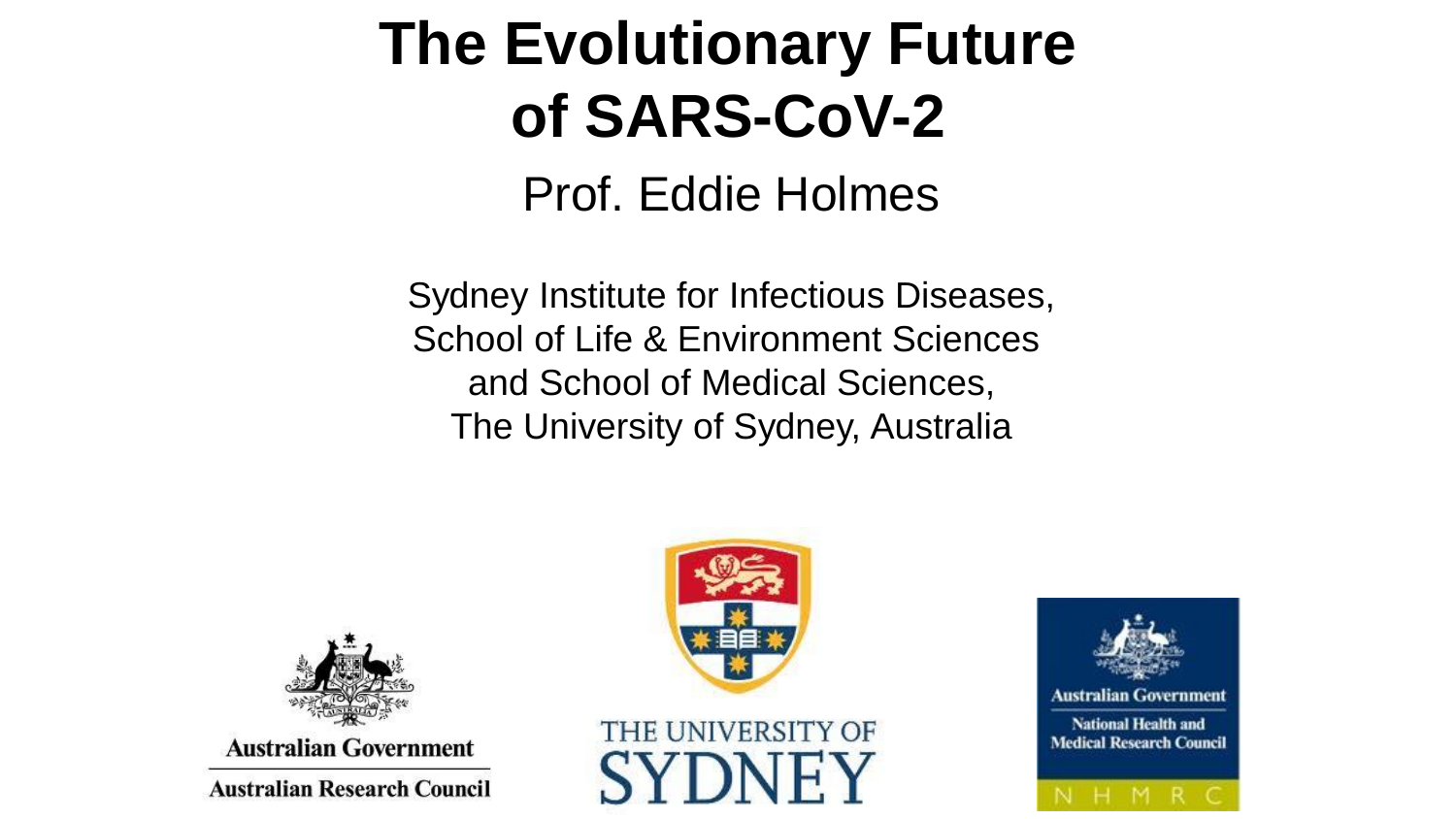### **Possible COVID "Futures" – June 2020**

| <b>Biological Feature</b>                                            | <b>Future 1</b>                                                                                                                                                                                               | <b>Future 2</b>                                                                                                                                                                           | <b>Future 3</b>                                                                                                                                                                                                                  | <b>Future 4</b>                                                                                                                                                                           |
|----------------------------------------------------------------------|---------------------------------------------------------------------------------------------------------------------------------------------------------------------------------------------------------------|-------------------------------------------------------------------------------------------------------------------------------------------------------------------------------------------|----------------------------------------------------------------------------------------------------------------------------------------------------------------------------------------------------------------------------------|-------------------------------------------------------------------------------------------------------------------------------------------------------------------------------------------|
|                                                                      | "Vaccines work, antivirals fail"                                                                                                                                                                              | "Antivirals work, vaccines fail"                                                                                                                                                          | "Medical interventions are effective and<br>evolution works for us"                                                                                                                                                              | "Medical interventions fail and evolution works<br>against us"                                                                                                                            |
| Immunity                                                             | Strong and long-lasting immunity<br>$\bullet$<br>after infection.<br>Immune individuals can be identified<br>through robust biological<br>indicators.<br>Possible immunological cross-protection.             | Very limited natural immunity after infection.<br>Reinfection possible after less than a year.<br>Antibody-dependent enhancement<br>exacerbates disease.                                  | Some protective immunity, but this is<br>$\bullet$<br>variable and wanes after around two<br>years.<br>False positives make identification of immune<br>individuals unreliable.<br>Possible weak immunological cross-protection. | Very limited natural immunity after<br>infection.<br>Reinfection possible after less than a year.<br>Antibody-dependent enhancement<br>exacerbates disease.                               |
| <b>Vaccines</b>                                                      | Vaccine developed in 12 months.<br>$\bullet$<br>Fully protective and long lasting<br>$({\sim}5$ years).<br>Relatively easy and quick to produce in<br>large quantities.<br>No antibody-dependent enhancement. | No effective vaccine developed in the next 5<br>years because of a lack of protective<br>immunity.<br>Antibody-Dependent Enhancement and/or other<br>negative consequences.               | Vaccines developed providing partial<br>$\bullet$<br>protection developed in 18-24 months.<br>Takes several months to produce so limited doses<br>and global supply chain issues.                                                | No effective vaccine developed in the next<br>5 years because of a lack of protective<br>immunity.<br>Antibody-Dependent Enhancement and/or other<br>negative consequences.               |
| <b>Antivirals</b>                                                    | No effective antiviral identified in<br>$\bullet$<br>the next 5 years.                                                                                                                                        | Multiple effective antivirals are developed that<br>are easy to produce.<br>Antiviral resistance emerges after first year.                                                                | A limited number of partially effective<br>$\bullet$<br>antivirals developed over the next 12<br>months.<br>Some supply chain issues.                                                                                            | No effective antiviral identified in the<br>next 5 years.                                                                                                                                 |
| <b>Antigenic evolution</b>                                           | No large-scale antigenic<br>$\bullet$<br>evolution/escape in the virus, even<br>following widespread vaccination.                                                                                             | Widespread and rapid antigenic evolution,<br>even before the onset of widespread<br>vaccination.<br>Reinfection possible on short time-horizons.<br>Vaccines need to be updated annually. | No large-scale antigenic<br>$\bullet$<br>evolution/escape in the virus, even<br>following widespread vaccination.                                                                                                                | Widespread and rapid antigenic evolution,<br>even before the onset of widespread<br>vaccination.<br>Reinfection possible on short time-horizons.<br>Vaccines need to be updated annually. |
| Evolution in virulence,<br>transmission and<br>seasonality           | Virulence stays as it is now.<br>Transmission increases in younger cohorts.<br>Develops into a winter seasonal disease<br>after 12-24 months.                                                                 | Virulence stays as it is now.<br>$\bullet$<br>Transmission increases in younger cohorts.<br>Develops into a winter seasonal disease after 12-24<br>months.                                | Virulence declines over 12 months with<br>$\bullet$<br>no increase in transmissibility.<br>The use of vaccines and antivirals further reduces<br>virulence.<br>Develops into a winter seasonal disease within 12<br>months.      | Virulence increases over the next 12<br>months.<br>Virulence increases in younger cohorts.<br>New transmission routes emerge.<br>No seasonality evolves.                                  |
| <b>Interaction with other</b><br>pathogens and/or co-<br>morbidities | Some interactions with other<br>pathogens in some populations<br>increase COVID-19 morbidity /<br>mortality.                                                                                                  | Some interactions with other pathogens in<br>some populations increase COVID-19<br>morbidity / mortality.                                                                                 | Possible weak cross-protective immune<br>$\bullet$<br>responses.                                                                                                                                                                 | Interactions with pathogens commonly<br>circulating in some populations increase<br>morbidity / mortality.                                                                                |

**Case scenarios:** best (no shading), middle (light grey), worse (dark grey)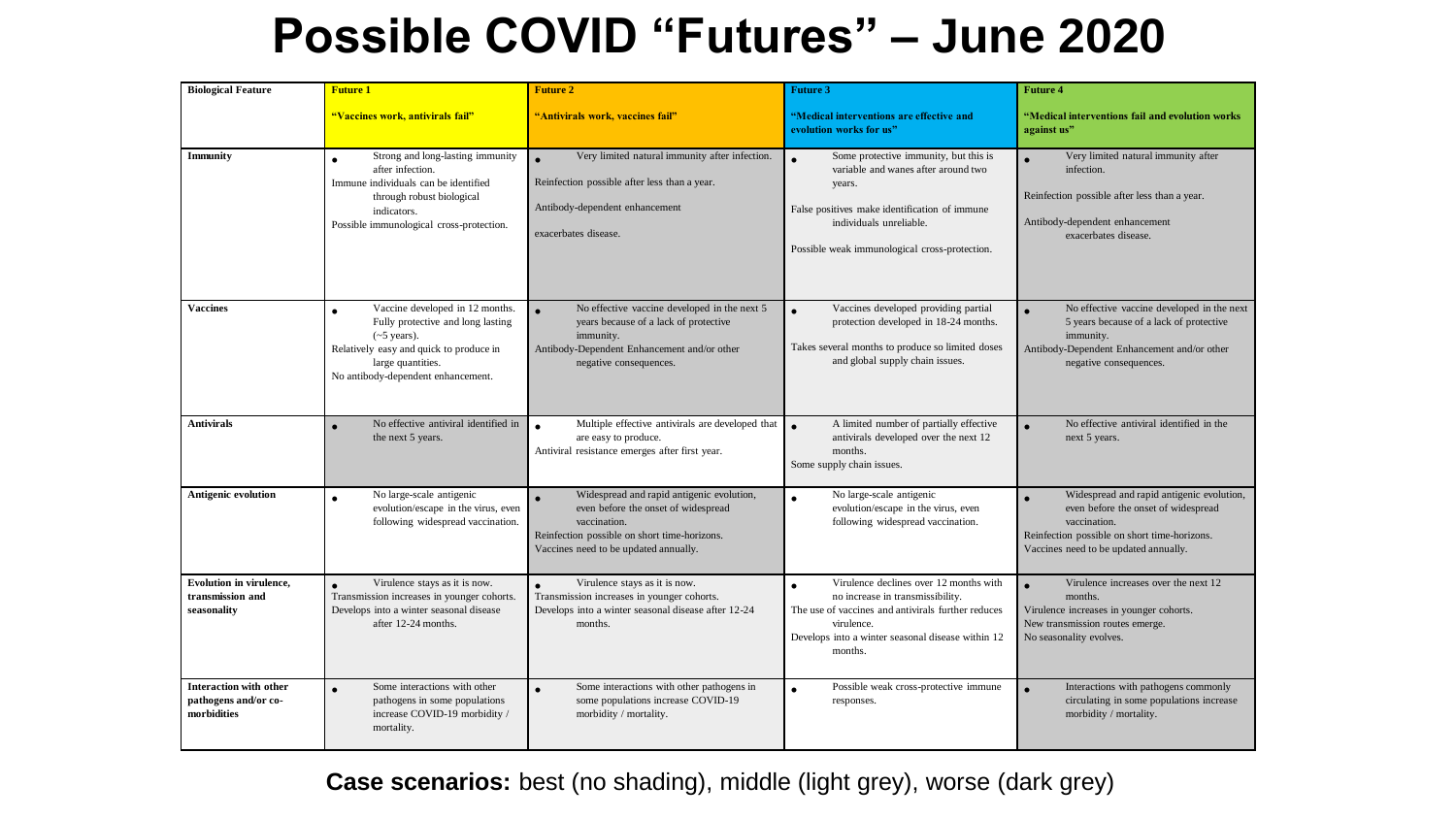### **What Actually Happened – December 2021**

| <b>Biological Feature</b>                                            | <b>Future 1</b>                                                                                                                                                                                               | <b>Future 2</b>                                                                                                                                                                                        | <b>Future 3</b>                                                                                                                                                                                                             | <b>Future 4</b>                                                                                                                                                                           |
|----------------------------------------------------------------------|---------------------------------------------------------------------------------------------------------------------------------------------------------------------------------------------------------------|--------------------------------------------------------------------------------------------------------------------------------------------------------------------------------------------------------|-----------------------------------------------------------------------------------------------------------------------------------------------------------------------------------------------------------------------------|-------------------------------------------------------------------------------------------------------------------------------------------------------------------------------------------|
|                                                                      | <u> "Vaccines work, antivirals fail"</u>                                                                                                                                                                      | "Antivirals work, vaccines fail"                                                                                                                                                                       | "Medical interventions are effective and<br>evolution works for us"                                                                                                                                                         | "Medical interventions fail and evolution works<br>against us"                                                                                                                            |
| Immunity                                                             | Strong and long-lasting immunity<br>$\bullet$<br>after infection.<br>Immune individuals can be identified<br>through robust biological<br>indicators.<br>Possible immunological cross-protection.             | Very limited natural immunity after infection.<br>Reinfection possible after less than a year.<br>Antibody-dependent enhancement<br>exacerbates disease.                                               | Some protective immunity, but this is<br>variable and wanes after around two<br>years.<br>False positives make identification of immune<br>individuals unreliable.<br>Possible weak immunological cross-protection.         | Very limited natural immunity after<br>$\bullet$<br>infection.<br>Reinfection possible after less than a year.<br>Antibody-dependent enhancement<br>exacerbates disease.                  |
| <b>Vaccines</b>                                                      | Vaccine developed in 12 months.<br>$\bullet$<br>Fully protective and long lasting<br>$({\sim}5$ years).<br>Relatively easy and quick to produce in<br>large quantities.<br>No antibody-dependent enhancement. | No effective vaccine developed in the next 5<br>years because of a lack of protective<br>immunity.<br>Antibody-Dependent Enhancement and/or other<br>negative consequences.                            | Vaccines developed providing partial<br>$\bullet$<br>protection developed in 18-24 months.<br>Takes several months to produce so limited doses<br>and global supply chain issues.                                           | No effective vaccine developed in the next<br>5 years because of a lack of protective<br>immunity.<br>Antibody-Dependent Enhancement and/or other<br>negative consequences.               |
| <b>Antivirals</b>                                                    | No effective antiviral identified in<br>$\bullet$<br>the next 5 years.                                                                                                                                        | Multiple effective antivirals are developed that<br>are easy to produce.<br>Antiviral resistance emerges after first year.                                                                             | A limited number of partially effective<br>antivirals developed over the next 12<br>months.<br>Some supply chain issues.                                                                                                    | No effective antiviral identified in the<br>$\bullet$<br>next 5 years.                                                                                                                    |
| <b>Antigenic evolution</b>                                           | No large-scale antigenic<br>$\bullet$<br>evolution/escape in the virus, even<br>following widespread vaccination.                                                                                             | Widespread and rapid antigenic evolution,<br>$\bullet$<br>even before the onset of widespread<br>vaccination.<br>Reinfection possible on short time-horizons.<br>Vaccines need to be updated annually. | No large-scale antigenic<br>$\bullet$<br>evolution/escape in the virus, even<br>following widespread vaccination.                                                                                                           | Widespread and rapid antigenic evolution,<br>even before the onset of widespread<br>vaccination.<br>Reinfection possible on short time-horizons.<br>Vaccines need to be updated annually. |
| <b>Evolution in virulence,</b><br>transmission and<br>seasonality    | Virulence stays as it is now.<br>Transmission increases in younger cohorts.<br>Develops into a winter seasonal disease<br>after 12-24 months.                                                                 | Virulence stays as it is now.<br>$\bullet$<br>Transmission increases in younger cohorts.<br>Develops into a winter seasonal disease after 12-24<br>months.                                             | Virulence declines over 12 months with<br>$\bullet$<br>no increase in transmissibility.<br>The use of vaccines and antivirals further reduces<br>virulence.<br>Develops into a winter seasonal disease within 12<br>months. | Virulence increases over the next 12<br>months.<br>Virulence increases in younger cohorts.<br>New transmission routes emerge.<br>No seasonality evolves.                                  |
| <b>Interaction with other</b><br>pathogens and/or co-<br>morbidities | Some interactions with other<br>pathogens in some populations<br>increase COVID-19 morbidity /<br>mortality.                                                                                                  | Some interactions with other pathogens in<br>some populations increase COVID-19<br>morbidity / mortality.                                                                                              | Possible weak cross-protective immune<br>responses.                                                                                                                                                                         | Interactions with pathogens commonly<br>circulating in some populations increase<br>morbidity / mortality.                                                                                |

Medical interventions have been effective, but virus evolution has often worked against us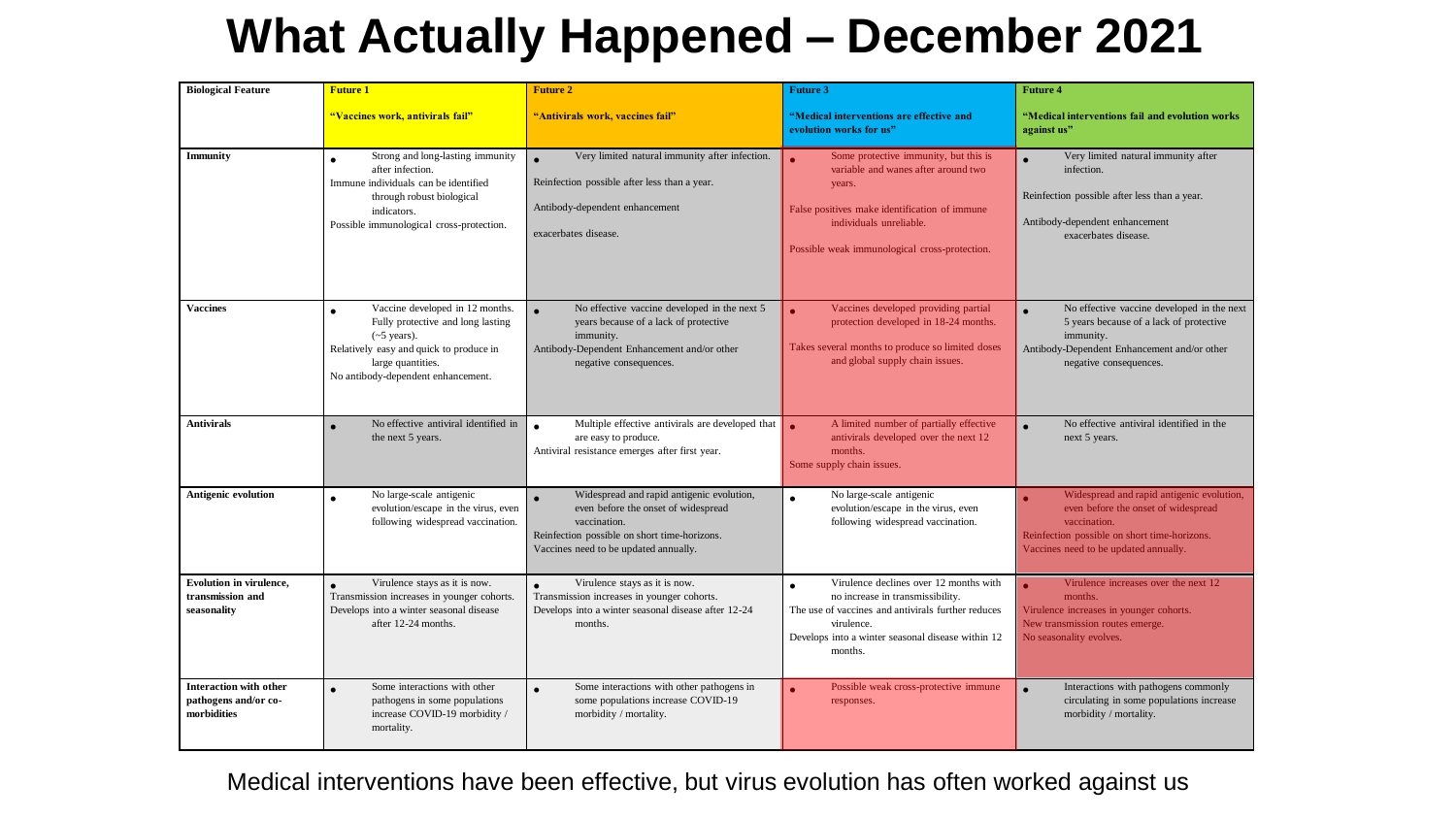# **Ongoing Evolution of SARS-CoV-2**

#### • >5,000,000 SARS-CoV-2 genome sequences generated to date



40

20

 $0 -$ Aug. 2020

(GRAPHIC) N. DESA

- Immune evasion (e.g. mounting interferon resistance)
- Inter-host chronic infections (i.e. prolonged shedding and evolution)



Epsilon

**Delta** 

Eta-

Kappa

Aug. 2021

strain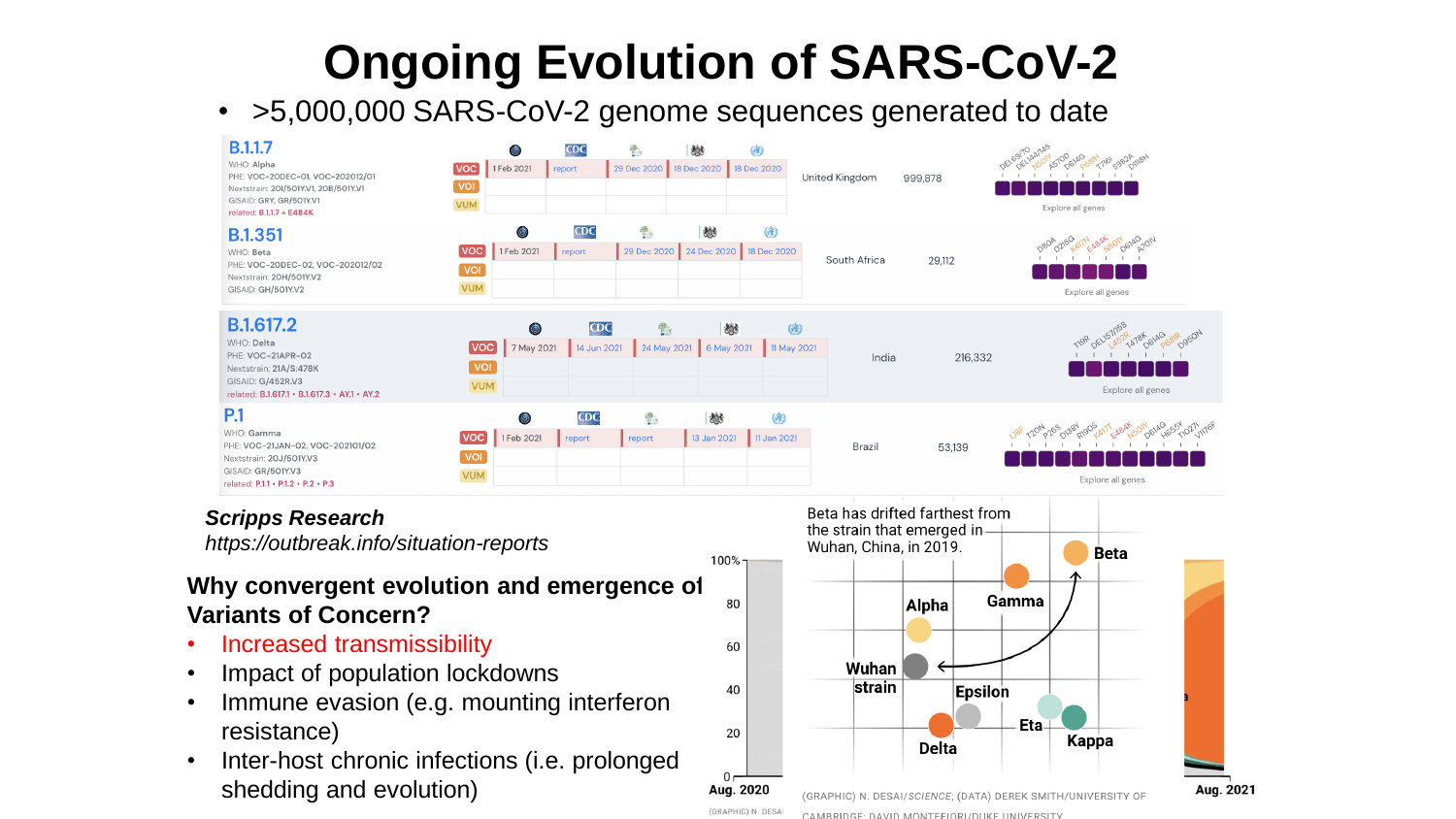## **One Scenario of SARS-CoV-2 Future Evolution**

- Virus is endemic.
- There will be natural selection for immune evasion.
- Ongoing SARS-CoV-2 evolution will necessitate the use booster vaccine shots and likely updated vaccines.
- Immune escape will be strongest in the first years of the pandemic; strongest adaptive evolution at intermediate levels of immune protection.
- As time passes the virus will find it harder to find an escape mutation.
- Virulence evolution depends on whether there is selection to infect cells of the lower or upper respiratory tract (or both).
- Serious disease/mortality will decline with increasing immunity.





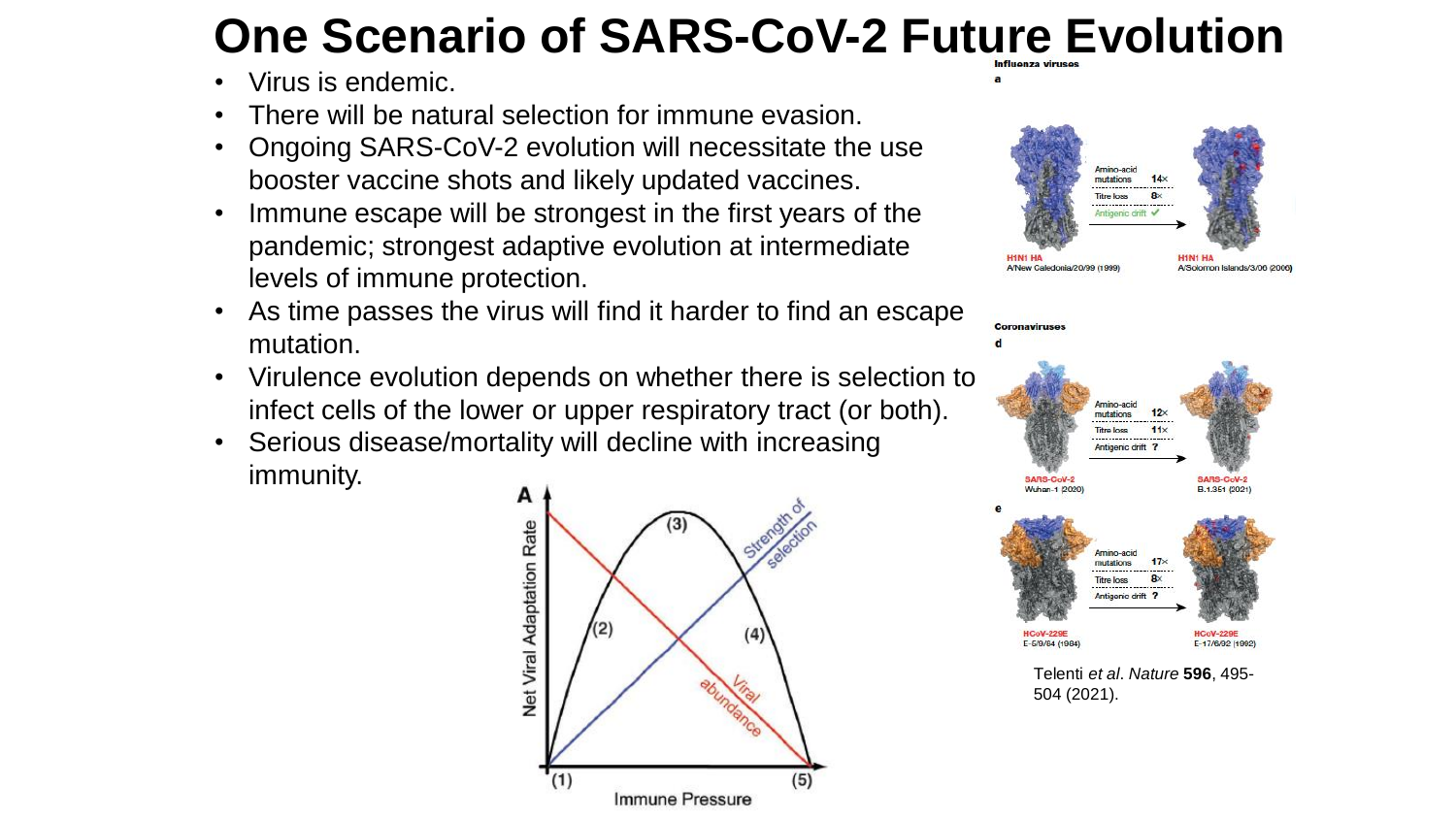### **COVID-19: Lessons Learned**

- Need a broader set of pandemic plans, not just those based on influenza
- Continual research funding for cross-protective vaccines and antivirals (for coronaviruses, influenza viruses and paramyxoviruses)
- We need a new global "pandemic radar" to rapidly identify emerging diseases
- Climate change will increase the frequency of disease emergence events
- Scientists and public health officials need to share their data as openly and rapidly as possible
- Open global collaboration between scientists should be encouraged and enriched
- Governments need to listen to and trust in scientists
- Science must be depoliticised

*Wuhan Central Hospital, 2016*